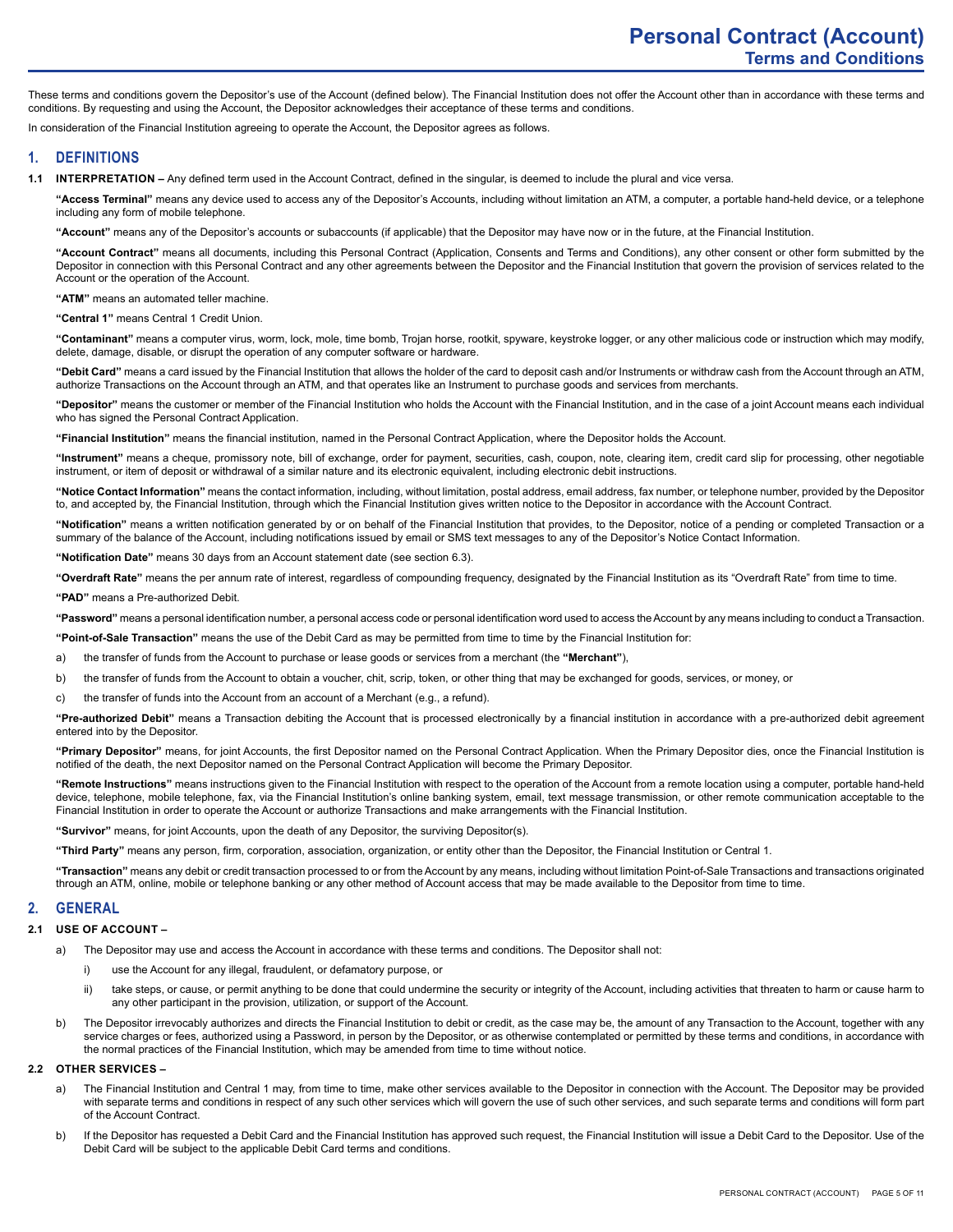- c) If the Depositor has requested online banking and the Financial Institution has approved such request, the Financial Institution will issue an online banking Password to the Depositor. The use of the online banking service and Password will be subject to the applicable online banking terms and conditions.
- d) All Account services will be offered to the Depositor in the sole discretion of the Financial Institution, and nothing in this Account Contract will oblige the Financial Institution to make any particular Account services available to the Depositor. The issue of a Debit Card or an online banking Password does not amount to a representation or a warranty that any particular type of service is available or will be available at any time in the future.
- **2.3 THIRD PARTY SERVICES** The Financial Institution and Central 1 may, from time to time, make services provided by Third Parties available in connection with the Account. The Depositor acknowledges and agrees that:
	- the Financial Institution and Central 1 make the services of Third Parties available for the convenience of Depositors. The services are provided by the Third Party and not the Financial Institution or Central 1. The Depositor's relationship with the Third Party shall be a separate relationship, independent of the relationship between the Depositor and the Financial Institution and Central 1, and such a relationship is outside the control of the Financial Institution and Central 1;
	- b) the Financial Institution and Central 1 make no representation or warranty to the Depositor with respect to any services provided by a Third Party even if those services may be accessed by the Depositor through the Financial Institution's website;
	- c) the Depositor assumes all risks associated with accessing or using the services of Third Parties;
	- d) the Financial Institution and Central 1 have no responsibility or liability to the Depositor in respect of services provided by a Third Party;
	- e) any dispute that relates to services provided by a Third Party is strictly between the Depositor and the Third Party, and the Depositor will raise no defence or claim against the Financial Institution and/or Central 1;
	- f) the Depositor shall not:
		- i) use any Third Party service made available in connection with the Account for any illegal, fraudulent, or defamatory purpose, or
		- ii) take steps, or cause, or permit anything to be done that could undermine the security or integrity of any Third Party service, including activities that threaten to harm or cause harm to any other participant in the provision, utilization, or support of such Third Party service; and
	- g) the *Proceeds of Crime (Money Laundering) and Terrorist Financing Act* and *Regulations* may apply to the services provided by Third Parties and that the Third Parties may, from time to time, request information from the Depositor to address the reporting, record-keeping, client identification, and ongoing monitoring requirements of that legislation.

### **2.4 JOINT ACCOUNTS –**

- a) If this is a joint Account, each Depositor assigns and transfers to all jointly any and all shares and monies, including all dividends and interest which now or at any time hereafter stand to the credit of the Account, and agree that all such shares and monies will be property held jointly by all of the Depositors.
- b) If this is a joint Account, unless the Depositor has requested otherwise by written notice to the Financial Institution, each Depositor consents to the Financial Institution providing any and all Account statements, notices or disclosures required to be provided to the Depositor pursuant to this Account Contract or applicable law to the first Depositor named on the Personal Contract Application only, and the provision of a statement, notice or disclosure to such first-named Depositor will constitute provision of the statement, notice or disclosure to all Depositors. If the Depositor receiving such statements, notices or disclosures on behalf of all Depositors dies, once the Financial Institution is notified of the death and updates its records accordingly, the Financial Institution will provide all statements, notices or disclosures to the Depositor named next in order following the deceased Depositor on the Personal Contract Application.

#### **Right of Survivorship**

- i) If Option A has been selected in the "Right of Survivorship" section in the attached Personal Contract Application, or if no Option has been selected, upon the death of a Depositor, the entire beneficial interest in the Account vests in the Survivor and as such, the Account assets will pass to the Survivor and will not be treated as an estate asset of the deceased Depositor but rather will be treated as a gift to the Survivor separate and apart from the deceased Depositor's estate. Such transfer of Account assets does not release the deceased Depositor nor their estate from section 2.5, Joint and Several Liability.
- ii) If Option B has been selected in the "Right of Survivorship" section in the attached Personal Contract Application, upon the death of a Depositor, the entire beneficial interest in the Account will not pass to the Survivor. In this situation, unless notified otherwise in writing, the Financial Institution is entitled to assume that each of the Survivor and the deceased Depositor had equal interests in the Account assets. The Financial Institution will pay the deceased Depositor's interest in the Account assets to the deceased Depositor's estate. Such payment does not release the deceased Depositor nor their estate from section 2.5, Joint and Several Liability.
- iii) If Option C has been selected in the "Right of Survivorship" section in the attached Personal Contract Application, upon the death of a Depositor, no beneficial interest in the Account will pass to the Survivor. The Financial Institution will pay all Account assets to the deceased Depositor's estate. Such payment does not release the deceased Depositor nor their estate from section 2.5, Joint and Several Liability.
- 2.5 JOINT AND SEVERAL LIABILITY If this is a joint Account, the Depositors agree that they are jointly and severally liable to the Financial Institution for all obligations, debts, and liabilities under this Account Contract.
- **2.6 FORMS** The Depositor will use only such forms and Instruments as may be authorized by the Financial Institution from time to time.

## **2.7 SERVICE CHARGES AND FEES –**

- a) The Depositor acknowledges receipt of a schedule of the Financial Institution's charges for the Account in effect at the time of acceptance of this Account Contract. By requesting the Account, the Depositor acknowledges their agreement to pay all applicable fees and service charges incurred in connection with the Account. The Financial Institution can deduct such fees and service charges from the Account (or other accounts of the Depositor with the Financial Institution) when a service is requested or performed, or as such fees and service charges otherwise become due.
- b) The Financial Institution may from time to time increase or decrease the fees or service charges applicable to the Account and provide notice of such changes by sending a notice to the Depositor's last known Notice Contact Information, by posting notice at the Financial Institution's premises or on the Financial Institution's website, by personal delivery, or by any other means the Financial Institution, acting reasonably, considers appropriate to bring the change to the attention of the Depositor. New or amended service charges and fees will become effective on the later of the stated effective date following publication, when an applicable service is requested or performed, or when incurred, and in any event, no earlier than 30 days after publication by the Financial Institution.
- c) Current fees and service charges applicable to the Account may be obtained by contacting the Financial Institution or through the Financial Institution's website. The Depositor is responsible for determining the then current fees and service charges applicable to the Account in advance of conducting Transactions or requesting services in connection with the Account.
- **2.8 VERIFICATION AND ACCEPTANCE OF TRANSACTIONS BY THE FINANCIAL INSTITUTION** All Transactions are subject to verification and acceptance by the Financial Institution and, if not accepted, or if accepted but subsequently determined to be in error or otherwise improper or unauthorized, the Financial Institution may, but is not obliged to, reverse them from the Account. Verification may take place at a date later than the date the Depositor authorized the Transaction, which may affect the Transaction date. Notwithstanding any other provision herein, if at any time the Financial Institution, acting reasonably, determines that a credit made to or traced to the Account was made in error or based upon a mistake of fact, or induced through or in any way tainted by fraud or unlawful conduct, the Financial Institution may place a hold on the credit and/or reverse the credit and any applicable interest.
- 2.9 TRUE INFORMATION The Depositor agrees to provide true, accurate, current, and complete information about the Depositor and the Account when required by the Financial Institution and/or the Account Contract. Further, the Depositor agrees to notify the Financial Institution of any changes to such information within a reasonable period of time.
- **2.10 NO OBLIGATION** Nothing in the Account Contract will oblige the Financial Institution to:
	- a) honour any Instrument drawn by the Depositor on the Financial Institution,
	- b) accept any monies for investment in shares or for deposit,
	- c) redeem shares,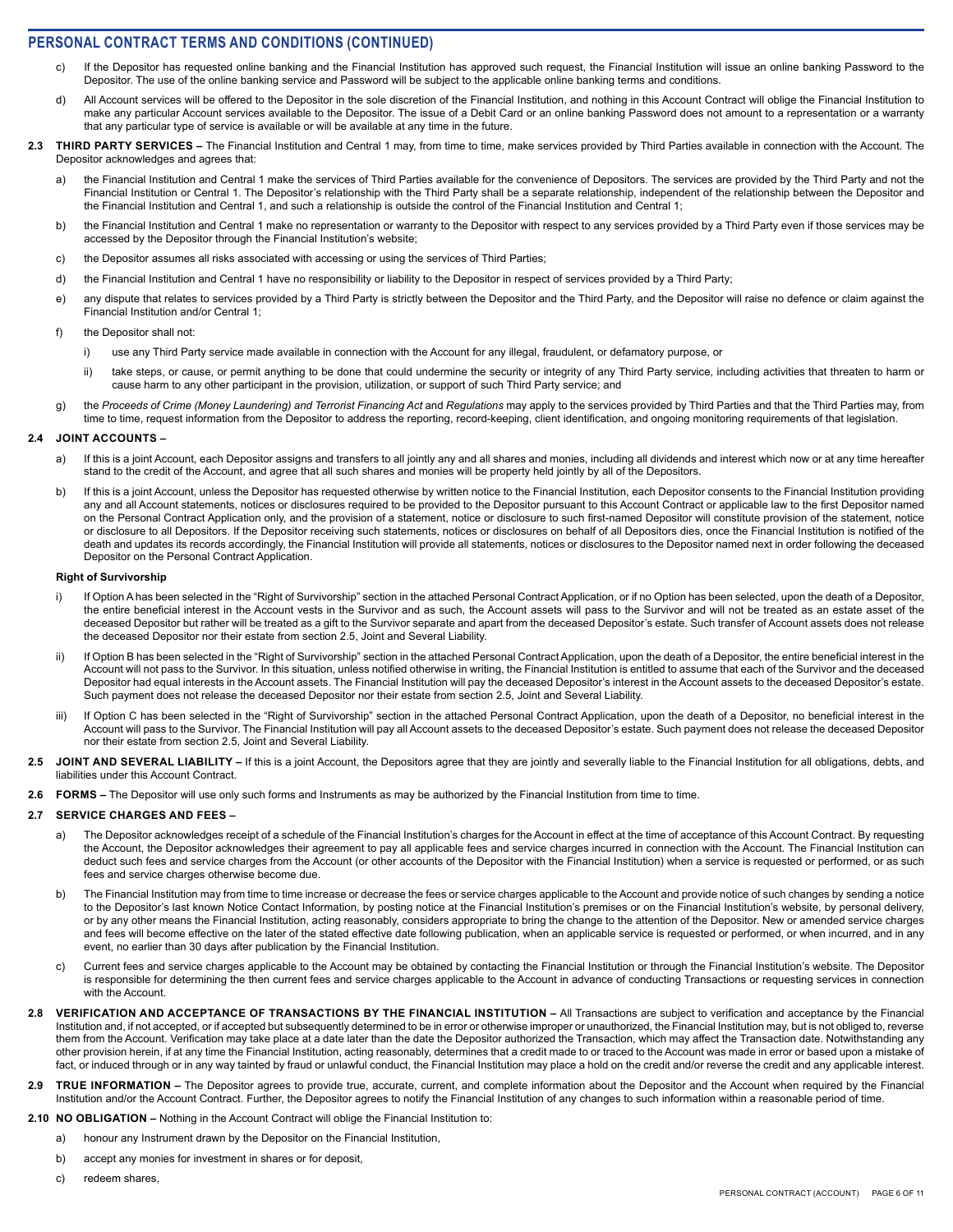- d) transfer money, or
- e) lend money to the Depositor.
- 2.11 Any dispute related to goods or services supplied in a Point-of-Sale Transaction is strictly between the Depositor and the Merchant, and the Depositor will raise no defence or claim against the Financial Institution.

## **3. DEPOSITOR INSTRUCTIONS**

**3.1 INSTRUMENTS –** Notwithstanding section 2.8, Verification and Acceptance of Transactions by the Financial Institution, the Depositor acknowledges and agrees that the Financial Institution will not be obliged to examine or assure itself of the regularity or validity of any endorsement or signature appearing on any Instrument. The Depositor releases the Financial Institution from all claims by the Depositor or others concerning the regularity or validity of any endorsement or signature.

The Depositor further acknowledges and agrees that if more than one endorsement or signature is required on an Instrument, that such an arrangement is solely between and amongst the persons constituting the Depositor, whether the Financial Institution has notice of such an arrangement or not.

The Depositor authorizes the Financial Institution, without inquiry, to honour and pay Instruments drawn on the Account, regardless of whether such Instruments are:

- a) drawn to the order of the Depositor on behalf of the Depositor who signed them,
- b) payable to cash or bearer,
- c) payable to the order and negotiated by or on behalf of the Depositor,
- d) cashed or tendered to pay the obligations of the Depositor, or
- e) deposited to the credit of the Depositor,

and regardless of whether such Instruments are deposited in person at the Financial Institution, by ATM, by mail, by night deposit service or by any other method of deposit that may be made available by the Financial Institution.

- **3.2 STOP PAYMENT** Any instruction to stop payment of an Instrument drawn on the Account must be in writing and signed by the Depositor. On receiving a stop payment instruction of an Instrument drawn on the Account, the Financial Institution will:
	- a) use reasonable diligence to comply with the stop payment, but
	- b) not be liable to the Depositor or any other person by reason of complying with, or failing to comply with, the stop payment, whether the Financial Institution is negligent, wilfully negligent, or otherwise.
- 3.3 REMOTE INSTRUCTIONS The Depositor may provide Remote Instructions to any branch of the Financial Institution as permitted by the Financial Institution, through online banking or through the Financial Institution's telephone banking service, if any. The Remote Instructions may concern the Account maintained at that branch, or concern other Transactions and arrangements conducted at or with that branch.

The Financial Institution may, but will not be obliged to, act on Remote Instructions received in the name of the Depositor along with any requisite Password, if any, to the same extent as if the Remote Instructions were written instructions delivered to the Financial Institution by mail and signed by the Depositor authorized to operate the Account. Any such Remote Instructions are deemed genuine.

The Financial Institution may, in its sole discretion, acting reasonably, delay acting on or refuse to act on any Remote Instruction.

Remote Instructions are deemed received by the Financial Institution only when actually received and brought to the attention of an authorized officer of the Financial Institution capable of acting upon and implementing the Remote Instruction.

Remote Instructions can be transmitted to the Financial Institution at the telephone or fax number or email address provided by the Financial Institution, or at such other telephone or fax number or email address as the Financial Institution may advise the Depositor by notice in writing, or through online banking. Any of the persons that constitute the Depositor may act alone and provide Remote Instructions to the Financial Institution, even if two or more signatures are otherwise required to operate the Account. The Financial Institution, acting reasonably, is entitled to assume that any person identifying himself or herself as the Depositor is in fact the Depositor, and can rely upon such, and the Financial Institution may act on the Remote Instructions provided by any such person. All Remote Instructions given to the Financial Institution in the name of the Depositor will bind the Depositor.

A copy of any fax or email message or other Remote Instructions or the Financial Institution's notes of any Remote Instructions given by telephone may be entered into evidence in any court proceedings as if it were an original document signed by the Depositor. The Depositor will not object to the admission of the Financial Institution's or Central 1's records as evidence in any legal proceeding on the grounds that such records are not originals, are not in writing, are hearsay, or are documents containing information extracted from a computer, and all such records will be conclusive evidence of the Remote Instructions in the absence of documentary recorded evidence to the contrary.

#### **3.4 ACCESS TERMINAL TRANSACTIONS –** The Depositor acknowledges and agrees that:

- a) using a Password to authorize a Transaction constitutes authorization of that Transaction in the same manner as if authorization was given by the Depositor in person or as otherwise contemplated or permitted by the Account Contract;
- b) the Depositor will be bound by each such Transaction; and
- c) once a Password has been used to authorize a Transaction, the Transaction may not be revoked and no stop payment on the Transaction may be requested.
- **3.5 FOREIGN CURRENCY TRANSACTIONS** If the Depositor provides instructions to the Financial Institution on an Account that is denominated in a currency other than the currency of the Account, a conversion of currency may be required. In all such Transactions and at any time a conversion of currency is made, the Financial Institution may act as principal with the Depositor in converting the currency at rates established or determined by the Financial Institution, affiliated parties, or parties with whom the Financial Institution contracts. The Financial Institution, its affiliates, and contractors may earn revenue and commissions, in addition to applicable service charges, based on the difference between the applicable bid and ask rates for the currency and the rate at which the rate is offset in the market.

#### **3.6 BILL PAYMENTS –** The Depositor acknowledges and agrees that:

- a) bill payments made through an Access Terminal or at a branch of the Financial Institution are not processed immediately and that the time period for processing depends upon a number of factors, including, without limitation, the time when the bill payment is initiated and the internal accounting processes of the bill payment recipient;
- b) it is the responsibility of the Depositor to ensure that bill payments are authorized in sufficient time for the payment to be received by the bill payment recipient before its due date;
- c) the Financial Institution and Central 1 will not be liable for any cost, expense, loss, damage, or inconvenience of any nature or kind whatsoever arising as a result of any error, non-payment, or a delay in the processing of bill payments;
- d) if the Depositor has made or received a bill payment in error, the Financial Institution may, but is not obliged to, assist the Depositor by initiating or processing a Bill Payment Error Correction Debit, as defined under the Payments Canada Rules (as may be amended from time to time), and if so initiated, the Depositor agrees to indemnify the Financial Institution for any direct loss, costs or damages incurred, and will pay to the Financial Institution any reasonable service charges or fees related to the provision of the service; and
- e) if the Financial Institution, absent gross negligence or wilful misconduct, initiates or processes a Bill Payment Error Correction Debit affecting the accounts or affairs of the Depositor, the Financial Institution shall be held harmless for any and all loss, costs or damages suffered or incurred by the Depositor, howsoever caused, relating to the bill payment or the Bill Payment Error Correction Debit process.
- 3.7 LOST OR DESTROYED INSTRUMENT If an Instrument drawn on the Account is lost or destroyed while in the possession of another financial institution or its agents, the Financial Institution may, for all purposes, treat a copy of the Instrument, certified as being a true copy by the other financial institution, as though it were the original Instrument.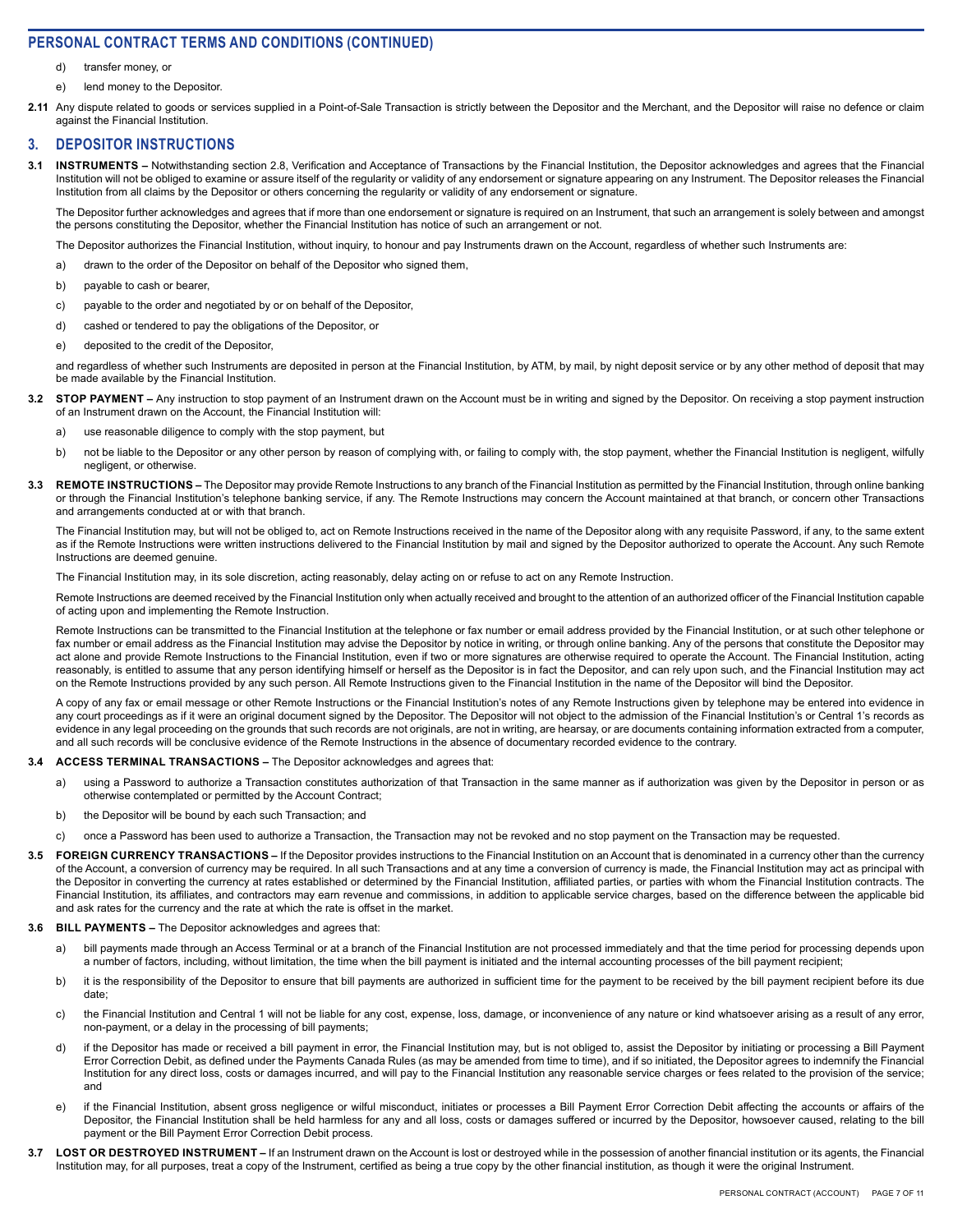## **4. CREDITS TO THE ACCOUNT**

## **4.1 DEPOSITS –** The Financial Institution may, in its sole discretion:

- a) collect or present for acceptance or payment, through such banks or other agents as the Financial Institution may deem best, all Instruments delivered by the Depositor for deposit; and
- b) accept in payment of, or remittance for, such Instruments, cash or bank drafts, cheques, settlement cards, clearing house slips, or any other evidence of payment from the banks or other agents.

The banks or other agents described in a) and b) above will be deemed the Depositor's agent and not the Financial Institution's agent.

Any deposit made on any day during which the Financial Institution is not open for business, or at any time during which the Financial Institution is not open for business, may be credited to the Account on the next business day of the Financial Institution.

The Depositor will not deposit any coins, non-negotiable items, or anything not acceptable for deposit to the Account into any ATM.

Any credit to the Account for any non-cash Instrument is provisional and subject to a hold or reversal unless the Financial Institution has received actual irrevocable payment, free of any Third Party claims.

The Financial Institution will be responsible only for the monies actually irrevocably received by the Financial Institution from such banks or agents and free of any Third Party claims.

## **4.2 DEPOSITOR ACKNOWLEDGEMENT –** The Depositor acknowledges that:

- a) notwithstanding that an Instrument may be provisionally posted to the Account, it is not considered processed until it has been honoured and irrevocably collected by the Financial Institution and the time for return by any process of law has expired. The credit represented by an Instrument that is not honoured and collected, or is charged back or tainted by fraud, may be reversed from the Account notwithstanding any provisional posting. The statement of account for the Account will be modified accordingly; and
- b) notwithstanding that a deposit or other credit may be provisionally posted to the Account, it is not considered processed until it has been verified and accepted by the Financial Institution. A deposit or other credit that is not verified and accepted may be reversed from the Account notwithstanding any provisional posting. The statement of account for the Account will be modified accordingly.

## **4.3 HOLD ON ACCOUNTS OR TRANSACTIONS –** The Financial Institution may place a hold on:

- a) the proceeds of an Instrument presented by the Depositor until the Financial Institution accepts payment of, or remittance for, such Instrument; and
- b) the Account generally if
	- i) the Financial Institution becomes aware of suspicious or possible fraudulent or unauthorized Account activity that may cause a loss to the Depositor, the Financial Institution, Central 1, or an identifiable Third Party;
	- ii) an issue arises as to who the proper signing authorities are on the Account; or
	- iii) a claim is made by a Third Party to the funds in the Account which, in the Financial Institution's sole discretion, is potentially legitimate.

The Depositor authorizes the Financial Institution to make such inquiries and do such things, at the Depositor's expense, as the Financial Institution deems necessary to resolve any of the issues noted above, including applying, at the Depositor's expense, to a court of competent jurisdiction (a **"Court"**) to pay funds into Court and/or seek directions from a Court.

Release of a hold by the Financial Institution is not a confirmation that a Transaction, instruction, or Instrument is in fact good and may not be relied upon as such by the Depositor. If, to the satisfaction of the Financial Institution, any improper use is established, the Financial Institution can withdraw or suspend operation of the Account without notice.

### **4.5 RETURNED ITEMS –**

- a) The Depositor:
	- i) will be liable, without presentation, protest, or notice of dishonour to any parties, for the nonacceptance or nonpayment of any Instrument the Depositor delivered to the Financial Institution for deposit, discount, collection, or otherwise; and
	- ii) will be liable to the Financial Institution as if proper notice of dishonour, protest, and presentment had been made or given;

and the Financial Institution may:

- iii) charge such items, when dishonoured, to the Account in accordance with this section; and
- iv) note or protest any item should the Financial Institution consider it advisable to do so, but the Financial Institution will not be liable for failure to note or protest any such item.
- b) The Financial Institution is authorized to debit the Account with the amount of any Instrument that:
	- i) is not paid on presentation.
	- ii) the Financial Institution has paid and is then called upon to refund.
	- iii) may be dishonoured by nonacceptance or nonpayment,
	- iv) is drawn on the account of a party that is bankrupt or insolvent, the proceeds of which, through no fault of the Financial Institution, have been lost, stolen, or destroyed,
	- v) the proceeds of which, for any reason, the Financial Institution is unable to collect or withdraw, has been cashed, negotiated, or credited to the Account but that has not been found good, or is found to be forged, fraudulent, counterfeit, or unauthorized, regardless of whether or not the Instrument has cleared.

#### **4.6 OVERDRAFTS –** If the Account becomes overdrawn because:

- a) the Financial Institution honours an Instrument drawn by the Depositor on an Account and insufficient funds stand to the credit of that Account to pay the Instrument in full; or
- b) an Instrument delivered by the Depositor to the Financial Institution for deposit is returned to the Financial Institution dishonoured, and insufficient funds stand to the credit of the Account to permit the Financial Institution to debit the full amount of the dishonoured Instrument; or
- c) the Financial Institution charges a fee, service charge, or other debit that the Financial Institution is authorized to charge to the Account, and if the funds standing to the credit of the Account are less than the amount charged to the Account;

then the Depositor must immediately repay the amount overdrawn plus interest at the Financial Institution's Overdraft Rate in effect from time to time by depositing sufficient funds into the overdrawn Account. If the Depositor does not immediately repay such amounts the Financial Institution may, in order to recover the overdrawn amount plus interest, and without notice to the Depositor:

- i) redeem or transfer Financial Institution shares owned by the Depositor in order to credit the overdrawn Account, or
- ii) withdraw monies on deposit from another Account in the Depositor's name and transfer them to the overdrawn Account.

If the Depositor has applied and been approved for Overdraft Protection on the Account, this section is subject to the separate Overdraft Protection Terms and Conditions that are provided to the Depositor.

The foregoing provisions do not give the Depositor any right to overdraw the Account or to authorize or permit anything, including a PAD or a Transaction authorized through a Debit Card, that would result in a negative balance in the Account.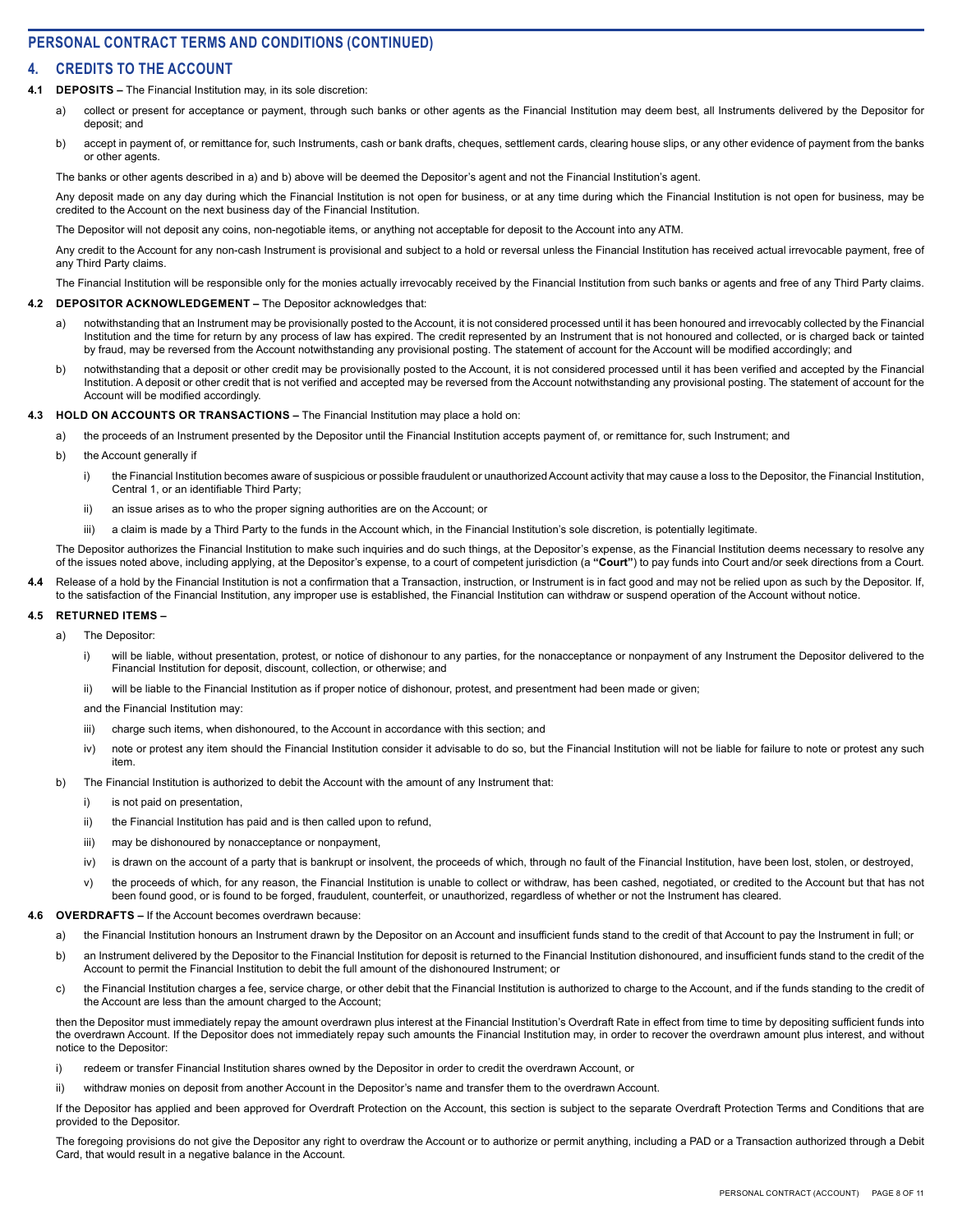## **5. ACCOUNT SECURITY AND RISK**

## **5.1 PASSWORD CONFIDENTIALITY –**

- a) The Financial Institution can assign and/or require the Depositor to select and use one or more Passwords in connection with the use of the Account pursuant to these terms and conditions. The Depositor agrees to keep all Passwords confidential and will only reveal them to authorized Financial Institution agents or officers when required by the Financial Institution. The Depositor agrees not to record any Password in any format or medium. The Depositor can change any Password at any time. The Depositor agrees to change a Password if and when required by the Financial Institution. The Depositor acknowledges that a Password must be changed if there is a change in the persons authorized to provide Remote Instructions on the Account.
- b) The Depositor acknowledges that the Depositor is responsible for all use made of a Password and that the Financial Institution is not liable for the Depositor's failure to comply with any part of the Account Contract. The Depositor is liable for all authorized and unauthorized use, including all Transactions. The Depositor is also liable for all fraudulent or worthless deposits made into the Account. Without limiting the generality of the foregoing, the Depositor expressly acknowledges and agrees that they shall be bound by and liable for any use of a Password by any member of the Depositor's household.
- c) If the Depositor discloses a Password to a Third Party, and if the Financial Institution becomes aware of such disclosure, the Financial Institution may, in its sole discretion, waive the confidentiality requirements described in this section 5.1, but only if such disclosure was required in connection with the provision of a Third Party service. Notwithstanding any such waiver, the Depositor acknowledges and agrees that the Depositor remains responsible for all use of the Password by the Third Party.

### **5.2 LOST OR STOLEN DEBIT CARD OR COMPROMISED PASSWORD –** The Depositor agrees to notify the Financial Institution immediately:

- a) of any suspected or actual misuse or unauthorized use of a Password; or
- b) if the Depositor suspects or becomes aware that a Password has been made accessible or become known to anyone other than the Depositor; or
- c) if the Depositor suspects or becomes aware that a Debit Card is lost or stolen.

Verbal notification will only be considered given if the Depositor speaks directly to an authorized Financial Institution officer or agent, and written notification will only be considered given if the Financial Institution gives the Depositor written acknowledgement of receipt of such notification.

If the Depositor notified the Financial Institution promptly and cooperated in any investigation, once the Financial Institution is satisfied that the Depositor complied with the requirements of this section 5 regarding Password confidentiality and is the victim of fraud, theft, or coercion by trickery, force, or intimidation, the Depositor will be entitled to recover from the Financial Institution any direct losses from the Account in such fraud, theft, or coercion incurred after notice is given to the Financial Institution.

The Depositor will change the applicable Password if any of the notification requirements above in paragraphs a), b) or c) arises.

**5.3 FRAUD PREVENTION AND DETECTION –** The Depositor agrees to maintain appropriate security controls and procedures to prevent and detect thefts of Instruments, or losses due to fraud or forgery involving Instruments, or fraudulent or unauthorized Transactions.

The Depositor further agrees to diligently supervise and monitor the conduct and work of all agents having any role in the preparation of the Depositor's Instruments, the Depositor's reconciliation of the statement of account for the Account, or other banking functions.

The Depositor acknowledges that the Financial Institution may, from time to time, implement additional security measures, and the Depositor will comply with all instructions and procedures issued by the Financial Institution in respect of such security measures. The Depositor is aware of the risks of unsolicited email, telephone calls, and text message transmissions from persons purporting to be representatives of the Financial Institution. The Depositor agrees not to respond to such unsolicited communications and will only initiate communications with the Financial Institution either through the Financial Institution's Internet banking website or through the Financial Institution's published contact information as shown on the Financial Institution's website.

### **5.4 PROCEDURES FOR ADDRESSING UNAUTHORIZED TRANSACTIONS AND FRAUDULENT ACCOUNT ACTIVITY –**

- a) Where the Depositor knows of facts that give rise or ought to give rise to suspicion that any Transactions, instructions in respect of the Account, or Instruments deposited to the Account are fraudulent, unauthorized, counterfeit, or induced through or in any way tainted by fraud or unlawful conduct, or otherwise likely to be returned to the Financial Institution or found invalid for any reason (**"Suspicious Circumstances"**), the Depositor has a duty to:
	- i) make reasonable inquiries of proper parties into such Transactions, instructions, or Instruments, as the case may be, to determine whether they are valid authorized Transactions, instructions, or Instruments, as the case may be, before negotiating or, alternatively, accessing any funds derived from such Transactions, instructions, or Instruments, and
	- ii) disclose such Suspicious Circumstances to the Financial Institution, including the facts upon which the Depositor's suspicion is based.
- b) The Financial Institution may, in its sole discretion, investigate any Suspicious Circumstances disclosed by the Depositor, but the Financial Institution does not owe the Depositor any obligation to undertake its own investigation of Suspicious Circumstances. The Financial Institution will not unreasonably restrict the Depositor from the use of the Account during such investigation, as long as it is reasonably evident that the Depositor did not cause or contribute to the problem or unauthorized Transaction, has fully cooperated with the investigation, and has complied with the Account Contract, but the Financial Institution reserves the right to place a hold on all or some of the Accounts pending investigation of any Suspicious Circumstances. Any such hold or investigation is imposed or undertaken by the Financial Institution at the Financial Institution's sole discretion and for the Financial Institution's sole benefit.
- c) The Financial Institution will respond to reports of a problem or unauthorized Transaction within a reasonable period of time and will indicate what reimbursement, if any, will be made for any loss incurred by the Depositor. Reimbursement will be made for losses from a problem or unauthorized Transaction in this time frame provided that the Depositor has complied with these terms and conditions including without limitation this section 5.
- d) If the Depositor is not satisfied with the Financial Institution's response, the Financial Institution will provide the Depositor, upon request, with a written account of its investigation and the reason for its findings. If the Depositor is not satisfied, the issue will be referred for mediation to either a Financial Institution system dispute resolution service, or if no such service is available, to an external mediator if agreed between the Depositor and the Financial Institution. Neither the Financial Institution nor the Depositor will have the right to start court action until 30 days have passed since the problem was first raised with the Financial Institution.
- **5.5 ACCESS TERMINAL SECURITY** If any service in respect of the Account is made available to the Depositor through the Internet or a telephone service provider, the Depositor acknowledges that, although the Financial Institution uses security safeguards to protect against loss, theft, and unauthorized access, because of the nature of data transmission, security is not guaranteed and information is transmitted at the risk of the Depositor. The Depositor acknowledges and shall ensure that any private Access Terminal used to access the Account is auto-locked by a password to prevent unauthorized use of the Access Terminal, has a current anti-Contaminant program, and a firewall, and that it is their personal responsibility to reduce the risk of Contaminants or online attacks and to comply with this provision. The Depositor further acknowledges that to reduce the risk of unauthorized access to the Account through the Access Terminal, the Depositor will sign out of online banking and, where applicable, close the browser when finished using it. The Depositor further acknowledges that using public or shared computers and Access Terminals, or using Access Terminals in a public place or through an open WiFi or shared Bluetooth portal, to access the Account increases the risk of unauthorized access to the Account, and will take all reasonable precautions to avoid such use or inadvertent disclosure of the Password.
- **5.6 EXCLUSION OF FINANCIAL INSTITUTION RESPONSIBILITY** The Financial Institution is not responsible for any loss or damage suffered or incurred by the Depositor except to the extent caused by the gross negligence or intentional or wilful misconduct of the Financial Institution, and in any such case the Financial Institution will not be liable for any indirect, special, consequential, or exemplary damages (including, but not limited to, loss of profits) regardless of the cause of action and even if the Financial Institution has been advised of the possibility of such damages. In no event will the Financial Institution be liable for any cost, loss, or damage (whether direct, indirect, special, or consequential) suffered by the Depositor that is caused by:
	- a) the actions of, or any failure to act by, the Depositor, or any Third Party or their agent, including other financial institutions and their agents (and no Third Party will be considered to be acting as an agent for the Financial Institution unless expressly authorized to do so);
	- b) the inaccuracies in, or inadequacies of, any information provided by the Depositor to the Financial Institution, including, but not limited to, any failed, duplicative, or erroneous transmission of Remote Instructions;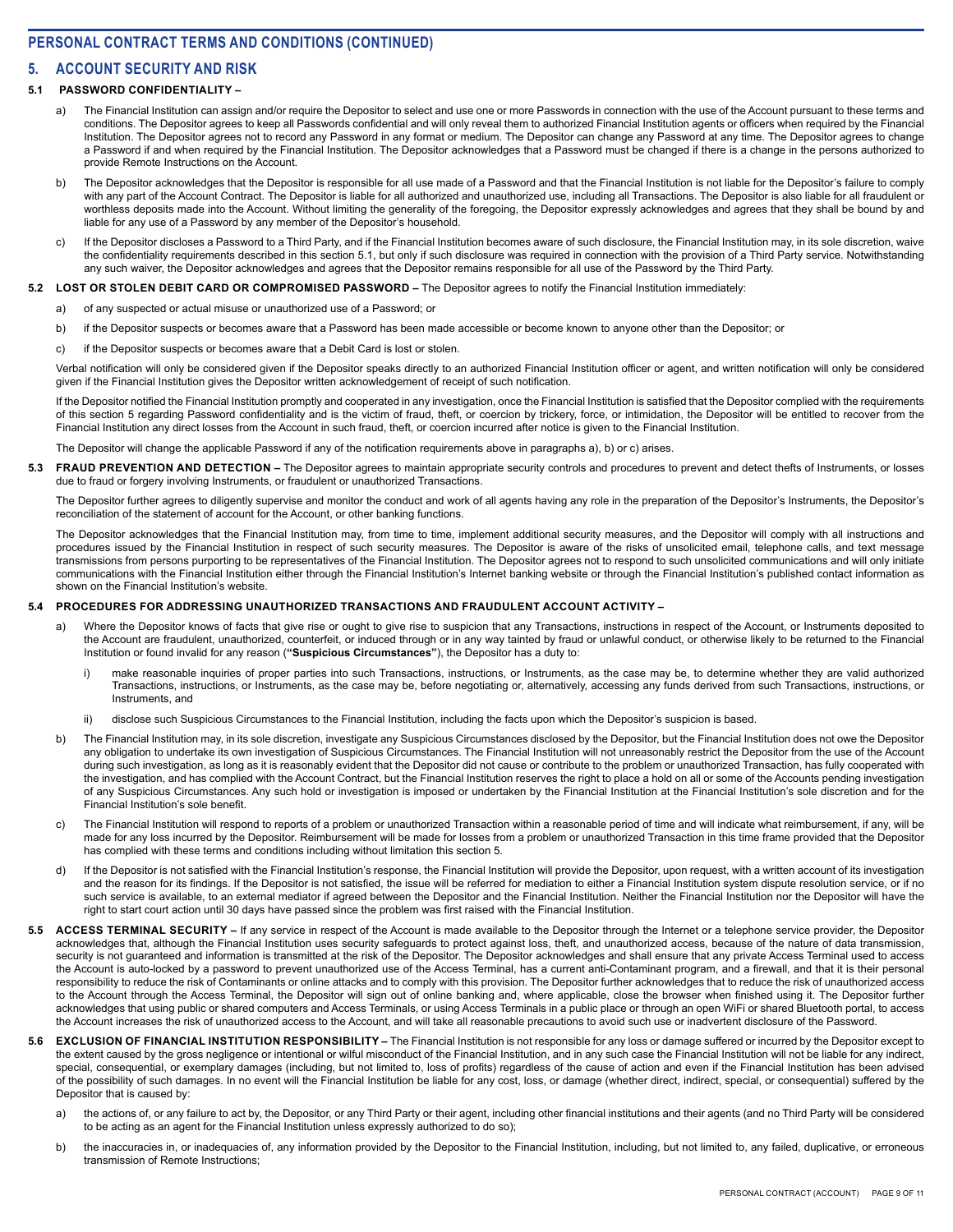- c) the failure by the Financial Institution to perform or fulfill any of its obligations to the Depositor, due to any cause beyond the Financial Institution's control; or
- d) forged, unauthorized, or fraudulent use of services, or forged, unauthorized, or fraudulent instructions or Instruments, or material alteration to an instruction, including Remote **Instructions**

Without limiting the generality of the foregoing, the Financial Institution will not be liable for:

- a) the nonpayment of any cheque, bank draft, settlement card, clearing house slip, or any other evidence of payment accepted in payment or as a remittance from any other financial institution or agent, including as a result of the default, neglect, or mistakes of any such financial institutions or agents;
- b) any loss, damage, or injury arising from the use of any Access Terminal including any mechanical or operational failure of any such Access Terminal, except that in the event of alteration of the Account balance due to technical problems, card issuer errors, and system malfunctions, the Depositor will be liable only to the extent of any benefit they have received, and will be entitled to recover from the Financial Institution any direct losses the Depositor may have suffered; or
- c) any action or failure to act of a Merchant or refusal by a Merchant to honour the Depositor's Debit Card, whether or not such failure or refusal is the result of any error or malfunction of a device used to authorize the use of the Debit Card for a Point-of-Sale Transaction.
- The Depositor releases the Financial Institution from liability for any such loss, damage, or injury.
- **5.7 LIABILITY FOR ERRORS AND OMISSIONS** If the Financial Institution makes an error or omission in recording or processing any Transaction, the Financial Institution is only liable for the amount of the error or omission if the Depositor has not caused or contributed to the error or omission in any way, has complied with the Account Contract, has given written notice to the Financial Institution within the time provided in this Account Contract, and to the extent the liability is not otherwise excluded by the Account Contract.

If the Depositor has given such notice, the Financial Institution's maximum liability is limited to the amount of the error or omission. In no event will the Financial Institution be liable for any delay, inconvenience, cost, loss, or damage (whether direct, special, indirect, exemplary, or consequential) whatsoever caused by, or arising from, any such error or omission.

#### **5.8 INDEMNITY –**

- a) The Depositor agrees to indemnify and hold the Financial Institution and its service providers and Central 1 and all of their connected parties, including, without limitation, their respective agents, directors, officers, employees, affiliates, and licensees (collectively, the **"Indemnified Parties"**) harmless from and against any and all liabilities and costs, including, without limitation, reasonable legal fees and expenses incurred by the Indemnified Parties in connection with any claim or demand arising out of or connected to the Depositor's use of the Account. Depositors must assist and cooperate as fully as reasonably required by the Indemnified Parties in the defence of any such claim or demand.
- b) Without limiting the generality of the foregoing, the Depositor will indemnify and save the Indemnified Parties harmless from and against all liability, costs, loss, expenses, and damages, including direct, indirect, and consequential incurred by the Indemnified Parties as a result of:
	- i) any of the Indemnified Parties making the Account available to the Depositor;
	- ii) any of the Indemnified Parties acting upon, or refusing to act upon the Depositor's instructions, including Remote Instructions;
	- iii) any of the Indemnified Parties acting upon, or refusing to act upon, no statement requests made by the Depositor;
	- iv) any of the Indemnified Parties acting upon, or refusing to act upon the instructions of any person authorized to give instructions on behalf of the Depositor;
	- v) the honouring or dishonouring of any Instrument;
	- vi) any Transaction that results in a negative balance in the Account;
	- vii) the consequences of any Transaction authorized by the Depositor;
	- viii) the need to place a hold on the Account or Transactions, including making an application to a Court if necessary;
	- ix) the adequacy or authority of endorsements or signatures required in any arrangement made amongst the persons constituting the Depositor; or
	- x) any use of the Account by the Depositor that:
		- (1) is inconsistent with a restriction imposed on the use of the Account by the Financial Institution pursuant to these terms and conditions, or
		- (2) takes place following the suspension or termination of the Account or certain service privileges by the Financial Institution pursuant to these terms and conditions.

This indemnity will enure to the benefit of the Indemnified Parties and will be binding upon the Depositor and the Depositor's heirs, executors, successors, and assigns and shall survive the termination of the Account Contract for any act or omission prior to termination as gives rise to an indemnified claim, even if notice is received after termination.

## **6. ACCOUNT RECORDS**

- **STATEMENT OF ACCOUNT –** The Financial Institution will provide the Depositor with a statement of Account activity approximately monthly. Unless the Depositor requests the Financial Institution to hold the Depositor's statement for pick up by the Depositor, or appoints in writing an agent to pick up the statement, or requests no statement for the Account, the Financial Institution will provide the Depositor with a statement for the Account electronically or by regular mail, as selected by the Depositor. It is the Depositor's responsibility to notify the Financial Institution immediately of any change in the Depositor's address or in statement delivery preferences.
- **6.2 NO STATEMENT ACKNOWLEDGEMENT** If, at the request of the Depositor, the Financial Institution agrees to cease providing statements of account for the Account to the Depositor, the Depositor acknowledges and agrees that the Depositor will be responsible to obtain (whether from the Financial Institution or through online banking) and review, in accordance with section 6.3, a statement of account for the Account.
- **STATEMENT VERIFICATION –** Regardless of whether the Depositor has chosen to receive paper or electronic statements, or to access statements through online banking, the Depositor is responsible for reviewing a statement of account for the Account at least once every calendar month. The Depositor must notify the Financial Institution of any errors, irregularities, omissions, or unauthorized Transactions of any type in a statement of account within 30 days of the statement date (the **"Notification Date"**).

Notwithstanding any other provision of the Account Contract, after the Notification Date (except as to any errors, irregularities, omissions, or unauthorized Transactions of any type of which the Depositor has notified the Financial Institution in writing on or before the Notification Date), the Depositor:

- a) agrees that the Financial Institution's records are conclusive evidence of the Depositor's dealings with the Financial Institution regarding the Depositor's Account and are correct, complete, authorized, and binding upon the Depositor, and the Financial Institution will be released from all responsibility for Account activity preceding the statement of account for the Account; and
- b) may not claim for any purpose that any entry on the statement of account for the Account is incorrect and will have no claim against the Financial Institution for reimbursement relating to any entry, even if the entry is unauthorized or fraudulent or is based upon an Instrument or instruction that is forged, unauthorized, or fraudulent.

Nothing in this section limits in any way the rights of the Financial Institution under the Account Contract to debit the Account at any time in respect of a returned or dishonoured Instrument or other item, or to correct any error or omission.

In the absence of evidence to the contrary, the records of the Financial Institution are conclusive for all purposes, including litigation, in respect of any other matter or thing relating to the state of the Accounts between the Depositor and the Financial Institution in respect of any Transaction.

PAD REIMBURSEMENT – Despite section 6.3, Statement Verification, if the Depositor has authorized PADs to be issued against the Account, the Depositor acknowledges that the Payments Canada Rules provide specific time periods during which claims for reimbursement of PADs may be made. Claims must be made in writing to the Financial Institution within the specified time periods and in compliance with the Payments Canada Rules, as they may be amended from time to time. The Financial Institution will not be responsible for any loss suffered by the Depositor due to the Depositor's failure to comply with the Payments Canada Rules.